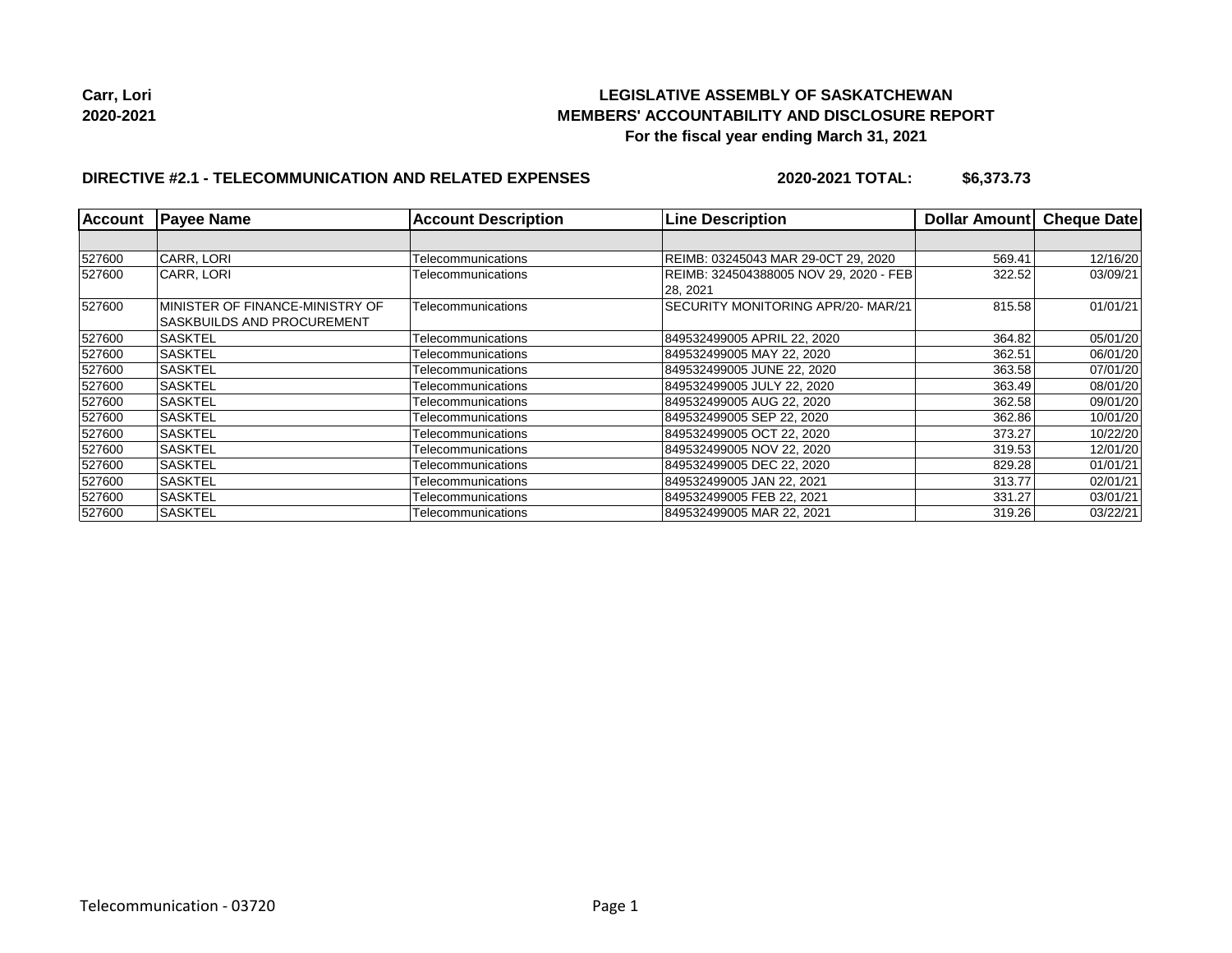

| Carr, Lori |  |
|------------|--|
| 2020-2021  |  |

# **LEGISLATIVE ASSEMBLY OF SASKATCHEWAN MEMBERS' ACCOUNTABILITY AND DISCLOSURE REPORT For the fiscal year ending March 31, 2021**

# **DIRECTIVE #3.1 - MLA TRAVEL AND LIVING EXPENSES**

**2020-2021 TOTAL: \$19,057.52**

| <b>Account</b> | <b>Payee Name</b>                                             | <b>Account Description</b>  | <b>Line Description</b>                               | Dollar Amount Cheque Date |          |
|----------------|---------------------------------------------------------------|-----------------------------|-------------------------------------------------------|---------------------------|----------|
|                |                                                               |                             |                                                       |                           |          |
| 541900         | CARR, LORI                                                    | Elected Rep - Travel        | MLA TRAVEL FEB 12-14, 2020                            | 162.15                    | 04/18/20 |
| 541900         | CARR, LORI                                                    | Elected Rep - Travel        | MLA TRAVEL JUN 14-30, 2020                            | 1,225.55                  | 07/06/20 |
| 541900         | CARR, LORI                                                    | Elected Rep - Travel        | MLA TRAVEL JUL 1-3, 2020                              | 236.85                    | 07/06/20 |
| 541900         | CARR, LORI                                                    | Elected Rep - Travel        | MLA TRAVEL AUGUST 11 - NOVEMBER<br>26, 2020           | 626.10                    | 12/01/20 |
| 541900         | CARR, LORI                                                    | Elected Rep - Travel        | MLA TRAVEL NOV 29 - DEC 15, 2020                      | 1,089.45                  | 12/15/20 |
| 541900         | CARR, LORI                                                    | Elected Rep - Travel        | APR-NOV, 2020 MLA REGINA<br><b>ACCOMMODATION</b>      | 5,203.89                  | 12/16/20 |
| 541900         | CARR, LORI                                                    | <b>Elected Rep - Travel</b> | MLA TRAVEL JAN 6-FEB 25, 2021                         | 1,089.45                  | 03/01/21 |
| 541900         | CARR, LORI                                                    | <b>Elected Rep - Travel</b> | DEC 2020 MLA REGINA<br>668.48<br><b>ACCOMMODATION</b> |                           | 03/09/21 |
| 541900         | CARR, LORI                                                    | <b>Elected Rep - Travel</b> | JAN 2021 MLA REGINA<br><b>ACCOMMODATION</b>           | 686.38                    | 03/09/21 |
| 541900         | CARR, LORI                                                    | Elected Rep - Travel        | MAR 2021 MLA REGINA<br><b>ACCOMMODATION</b>           | 589.17                    | 03/09/21 |
| 541900         | CARR, LORI                                                    | Elected Rep - Travel        | FEB 2021 MLA REGINA<br><b>ACCOMMODATION</b>           | 680.48                    | 03/09/21 |
| 541900         | MINISTER OF FINANCE-MINISTRY OF<br>SASKBUILDS AND PROCUREMENT | Elected Rep - Travel        | CVA TRAVEL SEP 2020                                   | 2.35                      | 11/01/20 |
| 541900         | WATERFORD CONDO CORPORATION                                   | Elected Rep - Travel        | APRIL 2020 MLA REGINA<br><b>ACCOMMODATIONS</b>        | 562.36                    | 04/01/20 |
| 541900         | WATERFORD CONDO CORPORATION                                   | Elected Rep - Travel        | MAY 2020 MLA REGINA<br><b>ACCOMMODATION</b>           | 562.36                    | 04/25/20 |
| 541900         | WATERFORD CONDO CORPORATION                                   | Elected Rep - Travel        | JUNE 2020 MLA REGINA<br><b>ACCOMMODATION</b>          | 562.36                    | 05/15/20 |
| 541900         | WATERFORD CONDO CORPORATION                                   | <b>Elected Rep - Travel</b> | JULY 2020 MLA REGINA<br><b>ACCOMMODATION</b>          | 562.36                    | 06/07/20 |
| 541900         | WATERFORD CONDO CORPORATION                                   | Elected Rep - Travel        | AUG 2020 MLA REGINA<br><b>ACCOMMODATION</b>           | 562.36                    | 07/07/20 |
| 541900         | WATERFORD CONDO CORPORATION                                   | Elected Rep - Travel        | SEPT 2020 MLA REGINA<br><b>ACCOMMODATION</b>          | 562.36                    | 08/14/20 |
| 541900         | WATERFORD CONDO CORPORATION                                   | Elected Rep - Travel        | OCT 2020 MLA REGINA<br><b>ACCOMMODATION</b>           | 562.36                    | 09/11/20 |
| 541900         | WATERFORD CONDO CORPORATION                                   | <b>Elected Rep - Travel</b> | DEC 2020 MLA REGINA<br><b>ACCOMMODATION</b>           | 572.14                    | 11/24/20 |
| 541900         | WATERFORD CONDO CORPORATION                                   | Elected Rep - Travel        | NOV 2020 MLA REGINA<br><b>ACCOMMODATION</b>           | 572.14                    | 11/24/20 |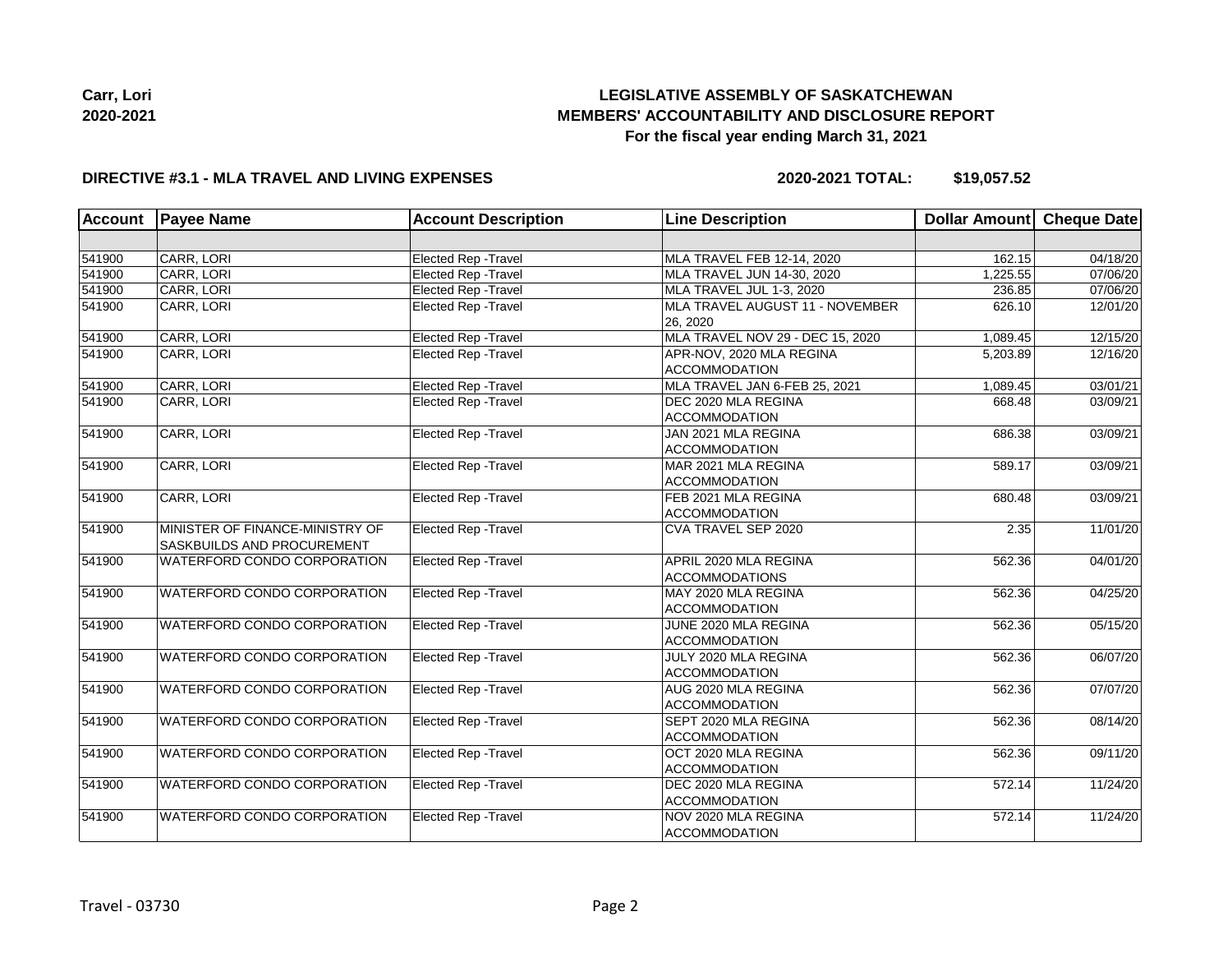#### **DIRECTIVE #3.1 - MLA TRAVEL AND LIVING EXPENSES**

**2020-2021 TOTAL: \$19,057.52**

| <b>Account</b> | <b>IPavee Name</b>                  | <b>Account Description</b> | <b>Line Description</b>    | <b>Dollar Amountl Cheque Date</b> |          |
|----------------|-------------------------------------|----------------------------|----------------------------|-----------------------------------|----------|
|                |                                     |                            |                            |                                   |          |
| 541900         | <b>IWATERFORD CONDO CORPORATION</b> | Elected Rep - Travel       | <b>JAN 2021 MLA REGINA</b> | 572.14                            | 12/11/20 |
|                |                                     |                            | <b>ACCOMMODATIONS</b>      |                                   |          |
| 541900         | <b>IWATERFORD CONDO CORPORATION</b> | Elected Rep - Travel       | <b>FEB 2021 MLA REGINA</b> | 572.14                            | 01/12/21 |
|                |                                     |                            | <b>ACCOMMODATION</b>       |                                   |          |
| 541900         | <b>IWATERFORD CONDO CORPORATION</b> | Elected Rep - Travel       | MAR 2021 MLA REGINA        | 572.14                            | 02/08/21 |
|                |                                     |                            | <b>ACCOMMODATION</b>       |                                   |          |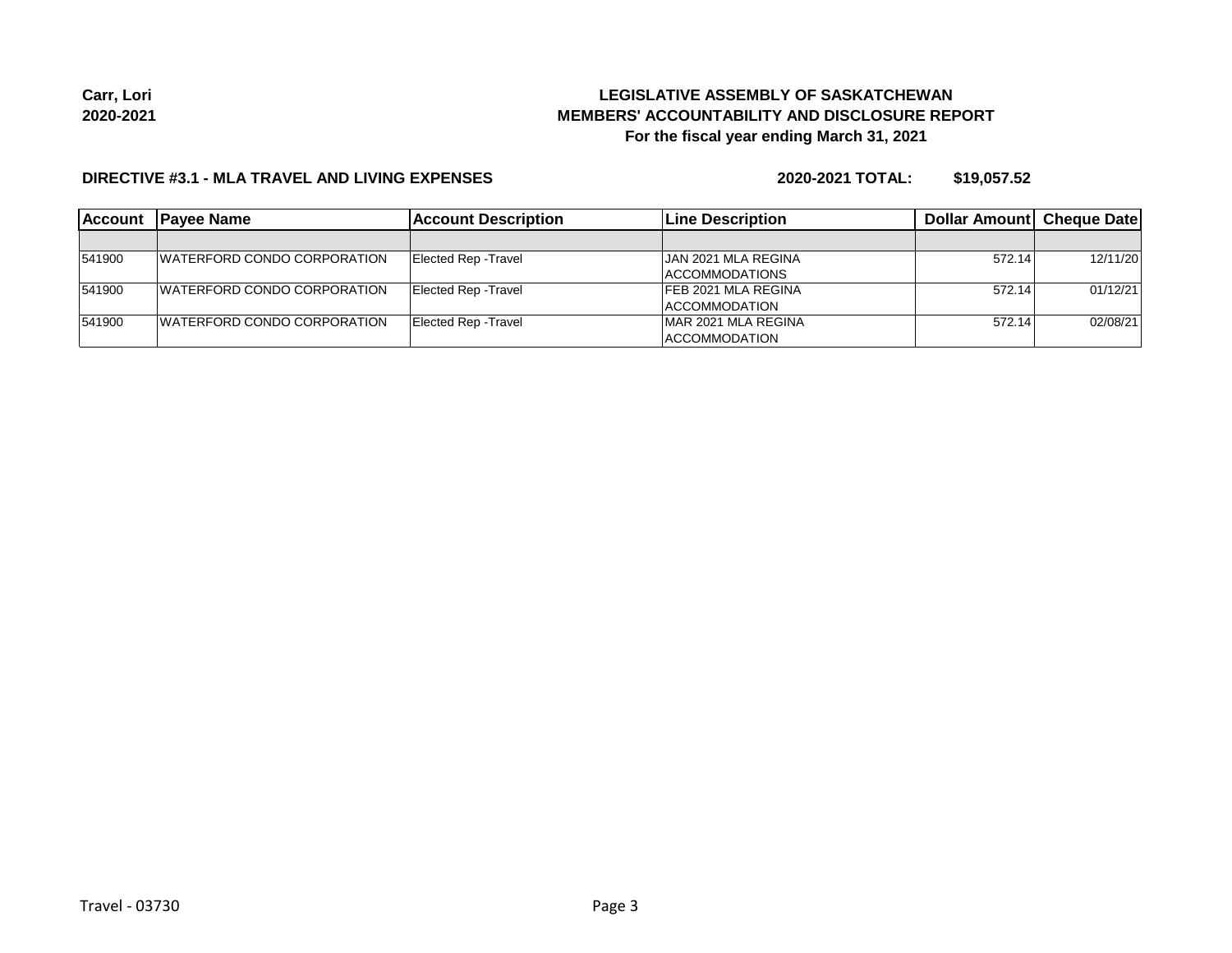| Carr, Lori |  |
|------------|--|
| 2020-2021  |  |

#### **DIRECTIVE #4.1 - CONSTITUENCY SERVICE EXPENSES**

**2020-2021 TOTAL: \$38,824.83**

| <b>Account</b> | <b>Payee Name</b>                                             | <b>Account Description</b>                | <b>Line Description</b>                   | Dollar Amount Cheque Date |          |
|----------------|---------------------------------------------------------------|-------------------------------------------|-------------------------------------------|---------------------------|----------|
|                |                                                               |                                           |                                           |                           |          |
| 521372         | <b>BRIGHTEN CREATIVE GROUP LTD.</b>                           | Photographer's Services                   | PHOTOGRAPHY SERVICES GST<br><b>EXEMPT</b> | 82.19                     | 02/01/21 |
| 522000         | MILBRANDT, GREGG & COPLAND, TOM                               | Rent of Ground, Buildings and Other Space | APRIL 2020 MLA OFFICE RENT                | 1,500.00                  | 04/01/20 |
| 522000         | MILBRANDT, GREGG & COPLAND, TOM                               | Rent of Ground, Buildings and Other Space | MAY 2020 MLA OFFICE RENT                  | 1,500.00                  | 04/07/20 |
| 522000         | MILBRANDT, GREGG & COPLAND, TOM                               | Rent of Ground, Buildings and Other Space | JUNE 2020 MLA OFFICE RENT                 | 1,500.00                  | 05/15/20 |
| 522000         | MILBRANDT, GREGG & COPLAND, TOM                               | Rent of Ground, Buildings and Other Space | JULY 2020 MLA OFFICE RENT                 | 1,500.00                  | 06/07/20 |
| 522000         | MILBRANDT, GREGG & COPLAND, TOM                               | Rent of Ground, Buildings and Other Space | AUG 2020 MLA OFFICE RENT                  | 1,500.00                  | 07/07/20 |
| 522000         | MILBRANDT, GREGG & COPLAND, TOM                               | Rent of Ground, Buildings and Other Space | SEPT 2020 MLA OFFICE RENT                 | 1,500.00                  | 08/14/20 |
| 522000         | MILBRANDT, GREGG & COPLAND, TOM                               | Rent of Ground, Buildings and Other Space | OCT 2020 MLA OFFICE RENT                  | 1,500.00                  | 09/11/20 |
| 522000         | MILBRANDT, GREGG & COPLAND, TOM                               | Rent of Ground, Buildings and Other Space | NOV 2020 MLA OFFICE RENT                  | 1,500.00                  | 12/01/20 |
| 522000         | MILBRANDT, GREGG & COPLAND, TOM                               | Rent of Ground, Buildings and Other Space | DEC 2020 MLA OFFICE RENT                  | 1,500.00                  | 12/01/20 |
| 522000         | MILBRANDT, GREGG & COPLAND, TOM                               | Rent of Ground, Buildings and Other Space | JAN 2021 MLA OFFICE RENT                  | 1,500.00                  | 01/01/21 |
| 522000         | MILBRANDT, GREGG & COPLAND, TOM                               | Rent of Ground, Buildings and Other Space | FEB 2021 MLA OFFICE RENT                  | 1,500.00                  | 01/12/21 |
| 522000         | MILBRANDT, GREGG & COPLAND, TOM                               | Rent of Ground, Buildings and Other Space | MAR 2021 MLA OFFICE RENT                  | 1,500.00                  | 02/08/21 |
| 522200         | MINISTER OF FINANCE-MINISTRY OF<br>SASKBUILDS AND PROCUREMENT | Rent of Photocopiers                      | PHOTOCOPIER SERVICE FEES 20/21            | 100.00                    | 01/01/21 |
| 522200         | TOSHIBA TEC CANADA BUSINESS<br>SOLUTIONS INC                  | Rent of Photocopiers                      | <b>COPIER CHARGES</b>                     | 19.39                     | 04/01/20 |
| 522200         | TOSHIBA TEC CANADA BUSINESS<br>SOLUTIONS INC                  | <b>Rent of Photocopiers</b>               | <b>COPIER CHARGES</b>                     | 138.98                    | 04/01/20 |
| 522200         | TOSHIBA TEC CANADA BUSINESS<br>SOLUTIONS INC                  | Rent of Photocopiers                      | <b>COPIER CHARGES</b>                     | 144.87                    | 05/01/20 |
| 522200         | TOSHIBA TEC CANADA BUSINESS<br>SOLUTIONS INC                  | Rent of Photocopiers                      | <b>COPIER CHARGES</b>                     | 143.94                    | 06/01/20 |
| 522200         | TOSHIBA TEC CANADA BUSINESS<br>SOLUTIONS INC                  | Rent of Photocopiers                      | <b>COPIER CHARGES</b>                     | 11.98                     | 07/01/20 |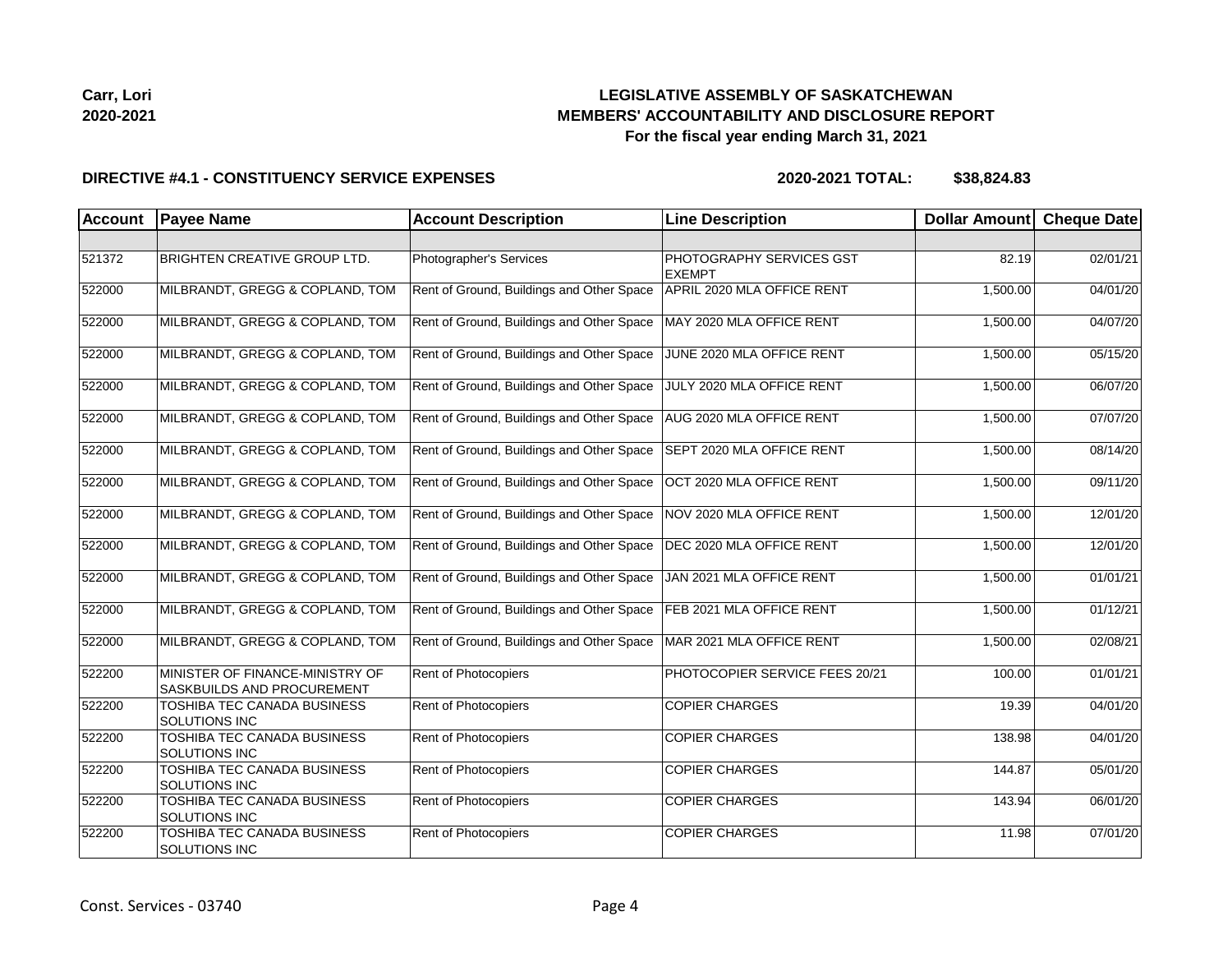

| LEGISLATIVE ASSEMBLY OF SASKATCHEWAN                 |
|------------------------------------------------------|
| <b>MEMBERS' ACCOUNTABILITY AND DISCLOSURE REPORT</b> |
| For the fiscal year ending March 31, 2021            |

# **DIRECTIVE #4.1 - CONSTITUENCY SERVICE EXPENSES**

**2020-2021 TOTAL: \$38,824.83**

| <b>Account</b> | <b>Payee Name</b>                                             | <b>Account Description</b>           | <b>Line Description</b>      | Dollar Amount       | <b>Cheque Date</b> |
|----------------|---------------------------------------------------------------|--------------------------------------|------------------------------|---------------------|--------------------|
|                |                                                               |                                      |                              |                     |                    |
| 522200         | TOSHIBA TEC CANADA BUSINESS<br><b>SOLUTIONS INC</b>           | <b>Rent of Photocopiers</b>          | <b>COPIER CHARGES</b>        | 111.17              | 08/01/20           |
| 522200         | TOSHIBA TEC CANADA BUSINESS<br>SOLUTIONS INC                  | Rent of Photocopiers                 | <b>COPIER CHARGES</b>        | 161.54              | 09/01/20           |
| 522200         | TOSHIBA TEC CANADA BUSINESS<br>SOLUTIONS INC                  | Rent of Photocopiers                 | <b>COPIER CHARGES</b>        | 113.91              | 09/02/20           |
| 522200         | TOSHIBA TEC CANADA BUSINESS<br>SOLUTIONS INC                  | Rent of Photocopiers                 | <b>COPIER CHARGES</b>        | 198.14              | 10/01/20           |
| 522200         | TOSHIBA TEC CANADA BUSINESS<br>SOLUTIONS INC                  | Rent of Photocopiers                 | <b>COPIER CHARGES</b>        | 116.42              | 12/01/20           |
| 522200         | TOSHIBA TEC CANADA BUSINESS<br>SOLUTIONS INC                  | Rent of Photocopiers                 | <b>COPIER CHARGES</b>        | 125.31              | 01/01/21           |
| 522200         | TOSHIBA TEC CANADA BUSINESS<br>SOLUTIONS INC                  | Rent of Photocopiers                 | <b>COPIER CHARGES</b>        | 120.53              | 01/01/21           |
| 522200         | TOSHIBA TEC CANADA BUSINESS<br>SOLUTIONS INC                  | Rent of Photocopiers                 | <b>COPIER CHARGES</b>        | 118.99              | 02/01/21           |
| 522200         | TOSHIBA TEC CANADA BUSINESS<br>SOLUTIONS INC                  | Rent of Photocopiers                 | <b>COPIER CHARGES</b>        | 123.18              | 03/01/21           |
| 522500         | <b>WESTERN FINANCIAL GROUP</b>                                | <b>Insurance Premiums</b>            | OFFICE INSURANCE 0056049C01  | $\overline{477.00}$ | 10/02/20           |
| 522700         | SASKPOWER CORPORATION                                         | Utilities - Electricity and Nat Gas  | 510004167282 APRIL 15, 2020  | 96.96               | 05/01/20           |
| 522700         | SASKPOWER CORPORATION                                         | Utilities - Electricity and Nat Gas  | 510004167282 MAY 13, 2020    | 60.33               | 06/01/20           |
| 522700         | SASKPOWER CORPORATION                                         | Utilities - Electricity and Nat Gas  | 510004167282 JUN 11, 2020    | 98.78               | 06/11/20           |
| 522700         | SASKPOWER CORPORATION                                         | Utilities - Electricity and Nat Gas  | 510004167282 JULY 14, 2020   | 95.12               | 08/01/20           |
| 522700         | SASKPOWER CORPORATION                                         | Utilities - Electricity and Nat Gas  | 510004167282 AUGUST 14, 2020 | 91.81               | 09/01/20           |
| 522700         | SASKPOWER CORPORATION                                         | Utilities - Electricity and Nat Gas  | 510004167282 SEP 14, 2020    | 95.29               | 10/01/20           |
| 522700         | SASKPOWER CORPORATION                                         | Utilities - Electricity and Nat Gas  | 510004167282 OCT 14, 2020    | 93.48               | 10/01/20           |
| 522700         | SASKPOWER CORPORATION                                         | Utilities - Electricity and Nat Gas  | 510004167282 NOV 13, 2020    | 53.37               | 12/01/20           |
| 522700         | SASKPOWER CORPORATION                                         | Utilities - Electricity and Nat Gas  | 510004167282 DEC 11, 2020    | 100.61              | 01/01/21           |
| 522700         | SASKPOWER CORPORATION                                         | Utilities - Electricity and Nat Gas  | 510004167282 JAN 14, 2021    | 106.15              | 02/01/21           |
| 522700         | SASKPOWER CORPORATION                                         | Utilities - Electricity and Nat Gas  | 510004167282 FEB 10, 2021    | 141.85              | 03/01/21           |
| 522700         | SASKPOWER CORPORATION                                         | Utilities - Electricity and Nat Gas  | 510004167282 MAR 11, 2021    | 81.60               | 03/11/21           |
| 525000         | MINISTER OF FINANCE-MINISTRY OF<br>SASKBUILDS AND PROCUREMENT | Postal, Courier, Freight and Related | MAIL SERVICES APRIL 2020     | 53.74               | 06/08/20           |
| 525000         | MINISTER OF FINANCE-MINISTRY OF<br>SASKBUILDS AND PROCUREMENT | Postal, Courier, Freight and Related | MAIL SERVICES MAY 2020       | 50.67               | 06/15/20           |
| 525000         | MINISTER OF FINANCE-MINISTRY OF<br>SASKBUILDS AND PROCUREMENT | Postal, Courier, Freight and Related | JUNE 2020 MAIL SERVICES      | 51.69               | 08/01/20           |

**Carr, Lori 2020-2021**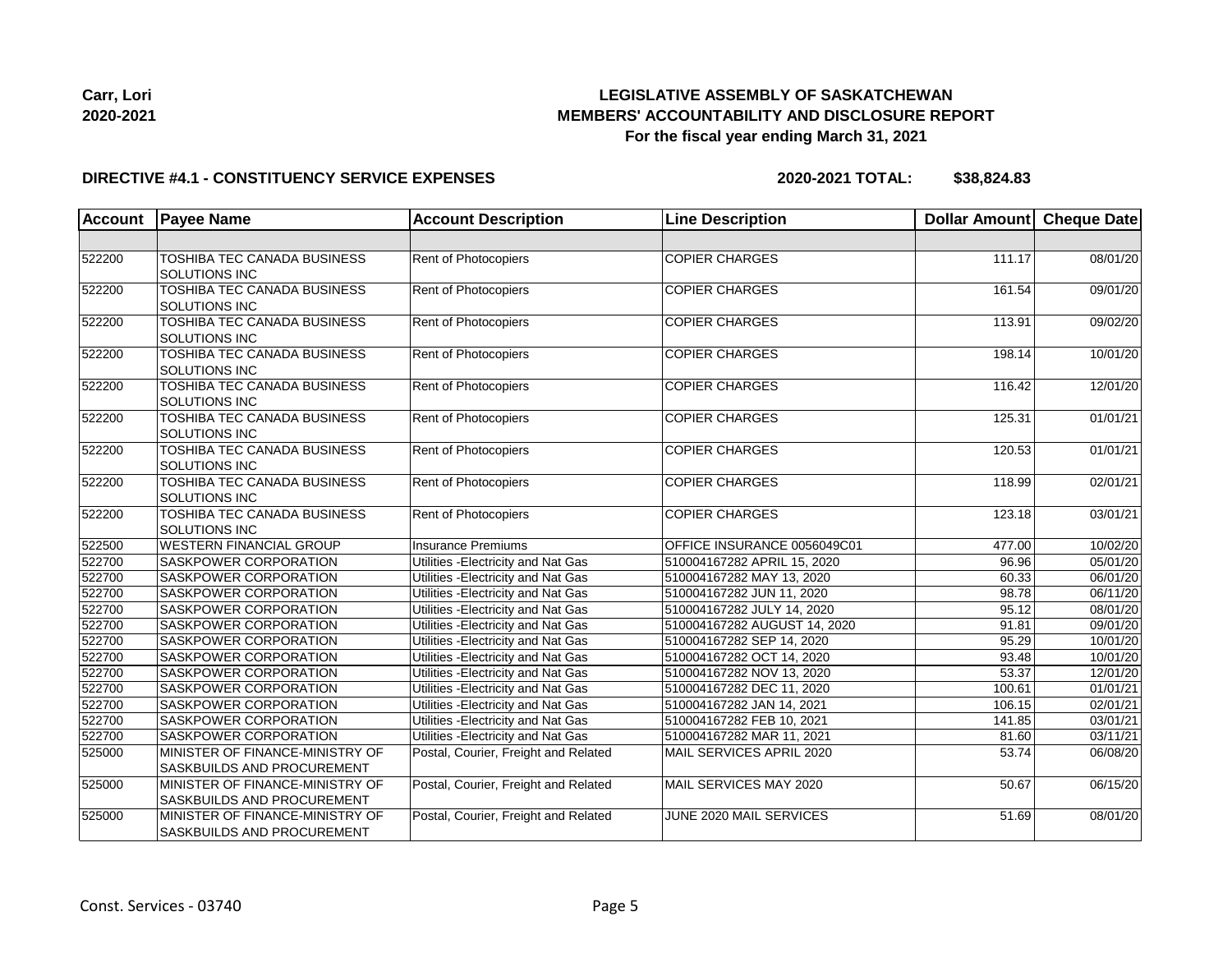

#### **DIRECTIVE #4.1 - CONSTITUENCY SERVICE EXPENSES**

**2020-2021 TOTAL: \$38,824.83**

| Account | <b>Payee Name</b>                 | <b>Account Description</b>           | <b>Line Description</b>        | Dollar Amount Cheque Date |                       |
|---------|-----------------------------------|--------------------------------------|--------------------------------|---------------------------|-----------------------|
|         |                                   |                                      |                                |                           |                       |
| 525000  | MINISTER OF FINANCE-MINISTRY OF   | Postal, Courier, Freight and Related | JULY 2020 MAIL SERVICES        | 54.80                     | 09/01/20              |
|         | <b>SASKBUILDS AND PROCUREMENT</b> |                                      |                                |                           |                       |
| 525000  | MINISTER OF FINANCE-MINISTRY OF   | Postal, Courier, Freight and Related | MAIL SERVICES AUG 2020         | 51.73                     | 10/01/20              |
|         | <b>SASKBUILDS AND PROCUREMENT</b> |                                      |                                |                           |                       |
| 525000  | MINISTER OF FINANCE-MINISTRY OF   | Postal, Courier, Freight and Related | MAIL SERVICES SEP 2020         | 51.73                     | 10/22/20              |
|         | SASKBUILDS AND PROCUREMENT        |                                      |                                |                           |                       |
| 525000  | MINISTER OF FINANCE-MINISTRY OF   | Postal, Courier, Freight and Related | NOV 2020 MAIL SERVICES         | 58.20                     | 01/01/21              |
|         | SASKBUILDS AND PROCUREMENT        |                                      |                                |                           |                       |
| 525000  | MINISTER OF FINANCE-MINISTRY OF   | Postal, Courier, Freight and Related | DEC 2020 MAIL SERVICES         | 54.35                     | 02/01/21              |
|         | <b>SASKBUILDS AND PROCUREMENT</b> |                                      |                                |                           |                       |
| 525000  | MINISTER OF FINANCE-MINISTRY OF   | Postal, Courier, Freight and Related | JAN 2021 MAIL SERVICES         | 51.81                     | 03/01/21              |
|         | SASKBUILDS AND PROCUREMENT        |                                      |                                |                           |                       |
| 525000  | MINISTER OF FINANCE-MINISTRY OF   | Postal, Courier, Freight and Related | FEB 2021 MAIL SERVICES         | 51.81                     | 03/17/21              |
|         | SASKBUILDS AND PROCUREMENT        |                                      |                                |                           |                       |
| 525000  | MINISTER OF FINANCE-MINISTRY OF   | Postal, Courier, Freight and Related | MARCH 2021 MAIL SERVICES       | 51.85                     | 03/31/21              |
|         | SASKBUILDS AND PROCUREMENT        |                                      |                                |                           |                       |
| 528100  | CARR, LORI                        | Information Services Subscriptions   | REIMB: OFFICE 365 SUBSCRIPTION | 87.69                     | 04/23/20              |
| 529000  | MILBRANDT, GREGG & COPLAND, TOM   | <b>General Contractual Services</b>  | <b>SNOW REMOVAL</b>            | 402.41                    | 08/01/20              |
| 530300  | MARU GROUP CANADA INC.            | Primary Research/Focus group         | <b>AD HOC RESEARCH</b>         | 661.11                    | 06/01/20              |
| 530300  | MARU GROUP CANADA INC.            | Primary Research/Focus group         | AD HOC RESEARCH                | 661.11                    | 10/01/20              |
| 530300  | MARU GROUP CANADA INC.            | Primary Research/Focus group         | AD HOC RESEARCH                | 632.97                    | 03/01/21              |
| 530300  | MARU GROUP CANADA INC.            | Primary Research/Focus group         | <b>AD HOC RESEARCH</b>         | 632.97                    | 03/01/21              |
| 530500  | MORE 2000 INC.                    | Media Placement                      | <b>ADVERTISING GST EXEMPT</b>  | 1,000.00                  | 02/01/21              |
| 530500  | PNG PRAIRIE NEWSPAPER GROUP       | Media Placement                      | <b>ADVERTISING</b>             | 180.00                    | $\overline{04/01/20}$ |
| 530500  | PNG PRAIRIE NEWSPAPER GROUP       | Media Placement                      | <b>ADVERTISING</b>             | 330.00                    | 04/08/20              |
| 530500  | PNG PRAIRIE NEWSPAPER GROUP       | Media Placement                      | <b>ADVERTISING</b>             | 330.00                    | 04/15/20              |
| 530500  | PNG PRAIRIE NEWSPAPER GROUP       | Media Placement                      | ADVERTISING                    | 180.00                    | 05/01/20              |
| 530500  | PNG PRAIRIE NEWSPAPER GROUP       | Media Placement                      | <b>ADVERTISING</b>             | 130.00                    | 05/01/20              |
| 530500  | PNG PRAIRIE NEWSPAPER GROUP       | Media Placement                      | <b>ADVERTISING</b>             | 105.00                    | 05/01/20              |
| 530500  | PNG PRAIRIE NEWSPAPER GROUP       | Media Placement                      | <b>ADVERTISING</b>             | 30.00                     | 05/13/20              |
| 530500  | PNG PRAIRIE NEWSPAPER GROUP       | Media Placement                      | <b>ADVERTISING</b>             | 30.00                     | 06/01/20              |
| 530500  | PNG PRAIRIE NEWSPAPER GROUP       | Media Placement                      | ADVERTISING                    | 230.00                    | 06/01/20              |
| 530500  | PNG PRAIRIE NEWSPAPER GROUP       | Media Placement                      | <b>ADVERTISING CREDIT</b>      | $-20.00$                  | 06/01/20              |
| 530500  | PNG PRAIRIE NEWSPAPER GROUP       | Media Placement                      | ADVERTISING                    | 270.00                    | 07/01/20              |
| 530500  | PNG PRAIRIE NEWSPAPER GROUP       | Media Placement                      | <b>ADVERTISING</b>             | 570.50                    | 07/01/20              |
| 530500  | PNG PRAIRIE NEWSPAPER GROUP       | Media Placement                      | <b>ADVERTISING</b>             | 120.00                    | 07/01/20              |
| 530500  | PNG PRAIRIE NEWSPAPER GROUP       | Media Placement                      | <b>ADVERTISING</b>             | 595.50                    | 07/01/20              |
| 530500  | PNG PRAIRIE NEWSPAPER GROUP       | Media Placement                      | <b>ADVERTISING</b>             | 120.00                    | 08/01/20              |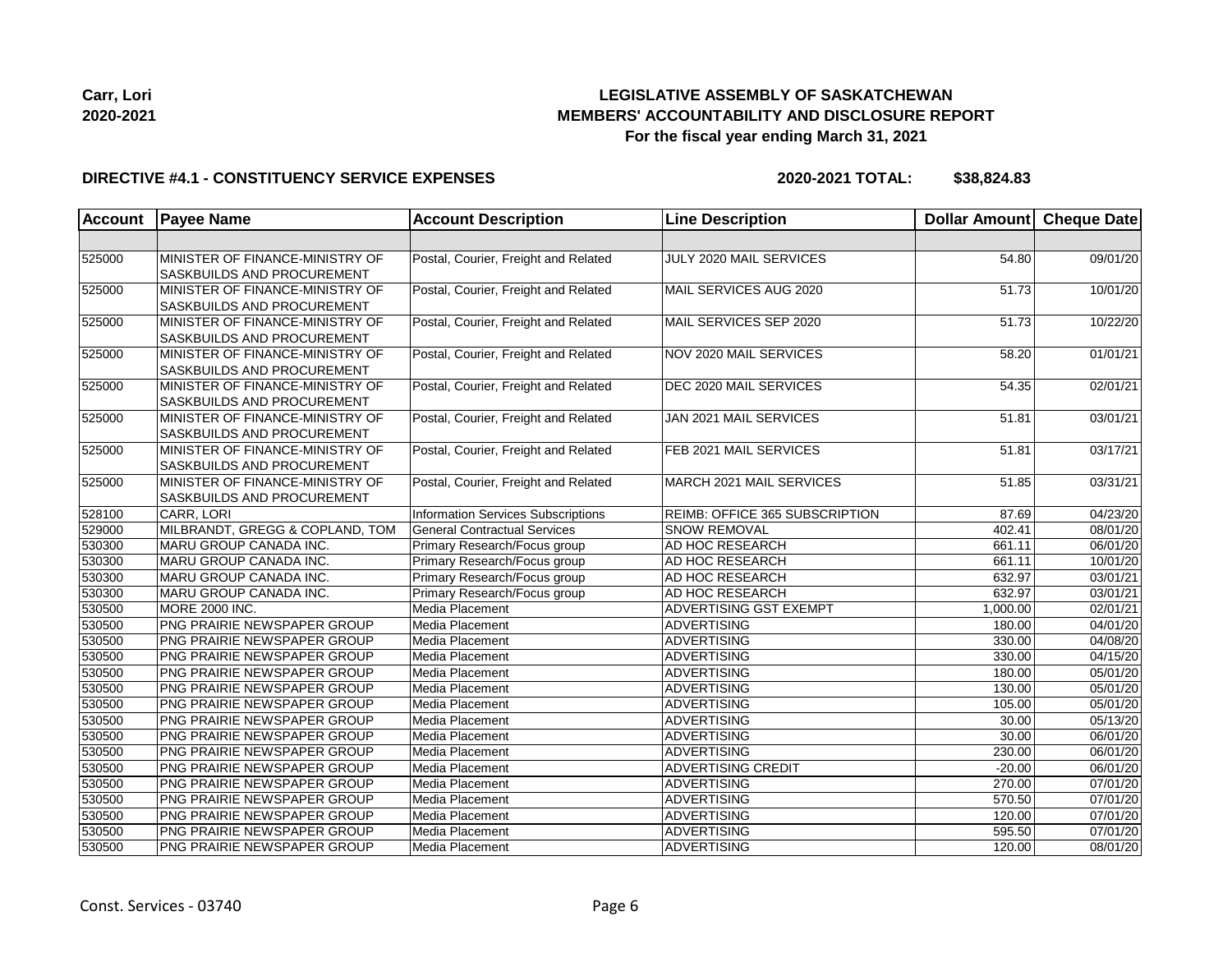

#### **DIRECTIVE #4.1 - CONSTITUENCY SERVICE EXPENSES**

**2020-2021 TOTAL: \$38,824.83**

| <b>Account</b> | <b>Payee Name</b>                  | <b>Account Description</b>           | <b>Line Description</b>                         | Dollar Amount | <b>Cheque Date</b> |
|----------------|------------------------------------|--------------------------------------|-------------------------------------------------|---------------|--------------------|
|                |                                    |                                      |                                                 |               |                    |
| 530500         | PNG PRAIRIE NEWSPAPER GROUP        | Media Placement                      | <b>ADVERTISING</b>                              | 525.00        | 08/01/20           |
| 530500         | PNG PRAIRIE NEWSPAPER GROUP        | Media Placement                      | <b>ADVERTISING</b>                              | 565.50        | 08/01/20           |
| 530500         | PNG PRAIRIE NEWSPAPER GROUP        | Media Placement                      | <b>ADVERTISING</b>                              | 300.00        | 08/04/20           |
| 530500         | PNG PRAIRIE NEWSPAPER GROUP        | Media Placement                      | <b>ADVERTISING</b>                              | 30.00         | 08/12/20           |
| 530500         | <b>PNG PRAIRIE NEWSPAPER GROUP</b> | Media Placement                      | <b>ADVERTISING</b>                              | 830.00        | 09/01/20           |
| 530500         | PNG PRAIRIE NEWSPAPER GROUP        | Media Placement                      | <b>ADVERTISING</b>                              | 980.00        | 09/01/20           |
| 530500         | PNG PRAIRIE NEWSPAPER GROUP        | Media Placement                      | <b>ADVERTISING</b>                              | 130.00        | 09/01/20           |
| 530500         | PNG PRAIRIE NEWSPAPER GROUP        | Media Placement                      | <b>ADVERTISING</b>                              | 700.50        | 09/01/20           |
| 530500         | PNG PRAIRIE NEWSPAPER GROUP        | Media Placement                      | <b>ADVERTISING</b>                              | 237.00        | 09/09/20           |
| 530500         | PNG PRAIRIE NEWSPAPER GROUP        | Media Placement                      | <b>ADVERTISING</b>                              | 130.00        | 09/16/20           |
| 530500         | PNG PRAIRIE NEWSPAPER GROUP        | Media Placement                      | <b>ADVERTISING</b>                              | 99.00         | 12/01/20           |
| 530500         | PNG PRAIRIE NEWSPAPER GROUP        | Media Placement                      | <b>ADVERTISING</b>                              | 75.00         | 12/01/20           |
| 530500         | PNG PRAIRIE NEWSPAPER GROUP        | Media Placement                      | <b>ADVERTISING</b>                              | 347.00        | 01/01/21           |
| 530500         | PNG PRAIRIE NEWSPAPER GROUP        | Media Placement                      | <b>ADVERTISING</b>                              | 110.00        | 01/01/21           |
| 530500         | PNG PRAIRIE NEWSPAPER GROUP        | Media Placement                      | <b>ADVERTISING</b>                              | 65.00         | 01/01/21           |
| 530500         | <b>PNG PRAIRIE NEWSPAPER GROUP</b> | Media Placement                      | <b>ADVERTISING</b>                              | 168.00        | 01/01/21           |
| 530500         | <b>PNG PRAIRIE NEWSPAPER GROUP</b> | Media Placement                      | <b>ADVERTISING</b>                              | 893.00        | 01/01/21           |
| 530500         | PNG PRAIRIE NEWSPAPER GROUP        | Media Placement                      | <b>ADVERTISING</b>                              | 75.00         | 01/01/21           |
| 530500         | PNG PRAIRIE NEWSPAPER GROUP        | Media Placement                      | <b>ADVERTISING</b>                              | 130.00        | 01/01/21           |
| 530500         | <b>PNG PRAIRIE NEWSPAPER GROUP</b> | Media Placement                      | <b>ADVERTISING</b>                              | 150.00        | 03/01/21           |
| 530500         | PNG PRAIRIE NEWSPAPER GROUP        | Media Placement                      | <b>ADVERTISING</b>                              | 220.00        | 03/01/21           |
| 530500         | <b>PNG PRAIRIE NEWSPAPER GROUP</b> | Media Placement                      | <b>ADVERTISING</b>                              | 175.00        | 03/01/21           |
| 530500         | PNG PRAIRIE NEWSPAPER GROUP        | Media Placement                      | <b>ADVERTISING</b>                              | 558.00        | 03/01/21           |
| 530500         | PNG PRAIRIE NEWSPAPER GROUP        | Media Placement                      | <b>ADVERTISING</b>                              | 449.75        | 03/10/21           |
| 530500         | PNG PRAIRIE NEWSPAPER GROUP        | Media Placement                      | <b>ADVERTISING</b>                              | 74.75         | 03/17/21           |
| 530500         | PNG PRAIRIE NEWSPAPER GROUP        | Media Placement                      | <b>ADVERTISING</b>                              | 174.75        | 03/24/21           |
| 530900         | TREASURE HOUSE IMPORTS LTD.        | Promotional Items                    | <b>PROVINCIAL PINS</b>                          | 244.00        | 08/01/20           |
| 555000         | CARR, LORI                         | Other Material and Supplies          | REIMB: OFFICE SUPPLIES/COFFEE<br><b>MACHINE</b> | 24.99         | 10/01/20           |
| 555000         | CARR, LORI                         | <b>Other Material and Supplies</b>   | <b>REIMB: IPHONE GLASS</b>                      | 127.64        | 12/15/20           |
| 555000         | CARR, LORI                         | Other Material and Supplies          | <b>REIMB: OFFICE SUPPLIES</b>                   | 31.24         | 01/20/21           |
| 555000         | HOUSE OF STATIONERY LTD.           | Other Material and Supplies          | OFFICE SUPPLIES                                 | 9.96          | 08/01/20           |
| 555000         | HOUSE OF STATIONERY LTD.           | <b>Other Material and Supplies</b>   | OFFICE SUPPLIES                                 | 245.56        | 09/01/20           |
| 555000         | <b>HOUSE OF STATIONERY LTD.</b>    | <b>Other Material and Supplies</b>   | OFFICE SUPPLIES                                 | 49.98         | 09/04/20           |
| 555000         | K5 WATER SUPPLY LTD.               | Other Material and Supplies          | OFFICE SUPPLIES                                 | 55.50         | 10/01/20           |
| 555000         | K5 WATER SUPPLY LTD.               | Other Material and Supplies          | OFFICE SUPPLIES                                 | 37.50         | 03/01/21           |
| 565200         | CARR, LORI                         | Office Furniture and Equipment - Exp | REIMB: OFFICE SUPPLIES/COFFEE<br><b>MACHINE</b> | 188.69        | 10/01/20           |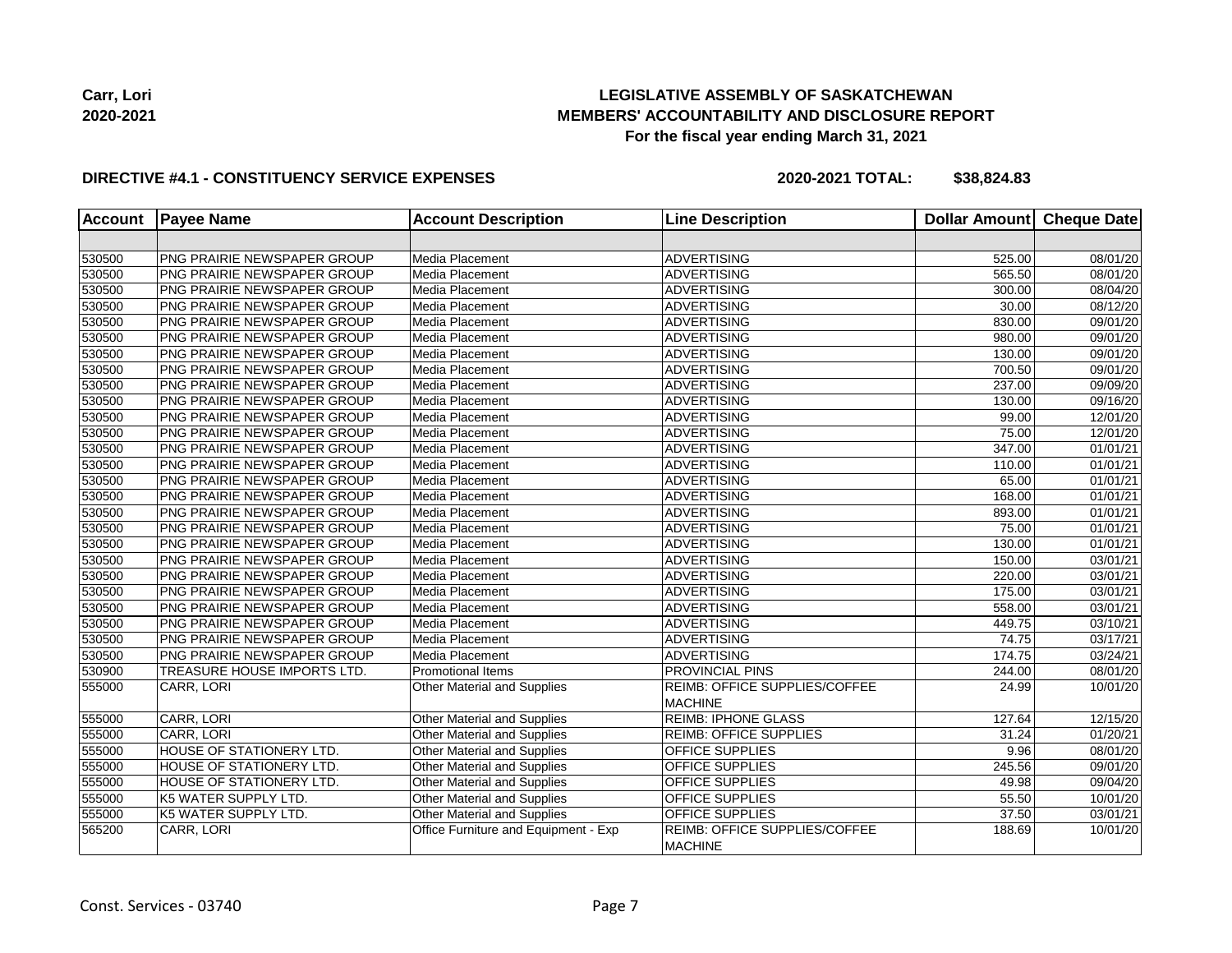#### Const. Services - 03740 Page 8

**LEGISLATIVE ASSEMBLY OF SASKATCHEWAN MEMBERS' ACCOUNTABILITY AND DISCLOSURE REPORT For the fiscal year ending March 31, 2021**

#### **DIRECTIVE #4.1 - CONSTITUENCY SERVICE EXPENSES**

**2020-2021 TOTAL: \$38,824.83**

| <b>IAccou</b> | Pavee Name          | <b>COLINT</b><br>Description<br>ACL              | <b>Description</b><br>∵ine | <b>Dollar</b><br>Amoun+ | <b>Cheque</b><br>Date |
|---------------|---------------------|--------------------------------------------------|----------------------------|-------------------------|-----------------------|
|               |                     |                                                  |                            |                         |                       |
| 565200        | <b>LORI</b><br>CARR | Office<br>l Equipment<br>e Furniture and<br>∙Exp | . VACUUM<br>REIMB:         | 332.99                  | 01/05/21              |

**Carr, Lori 2020-2021**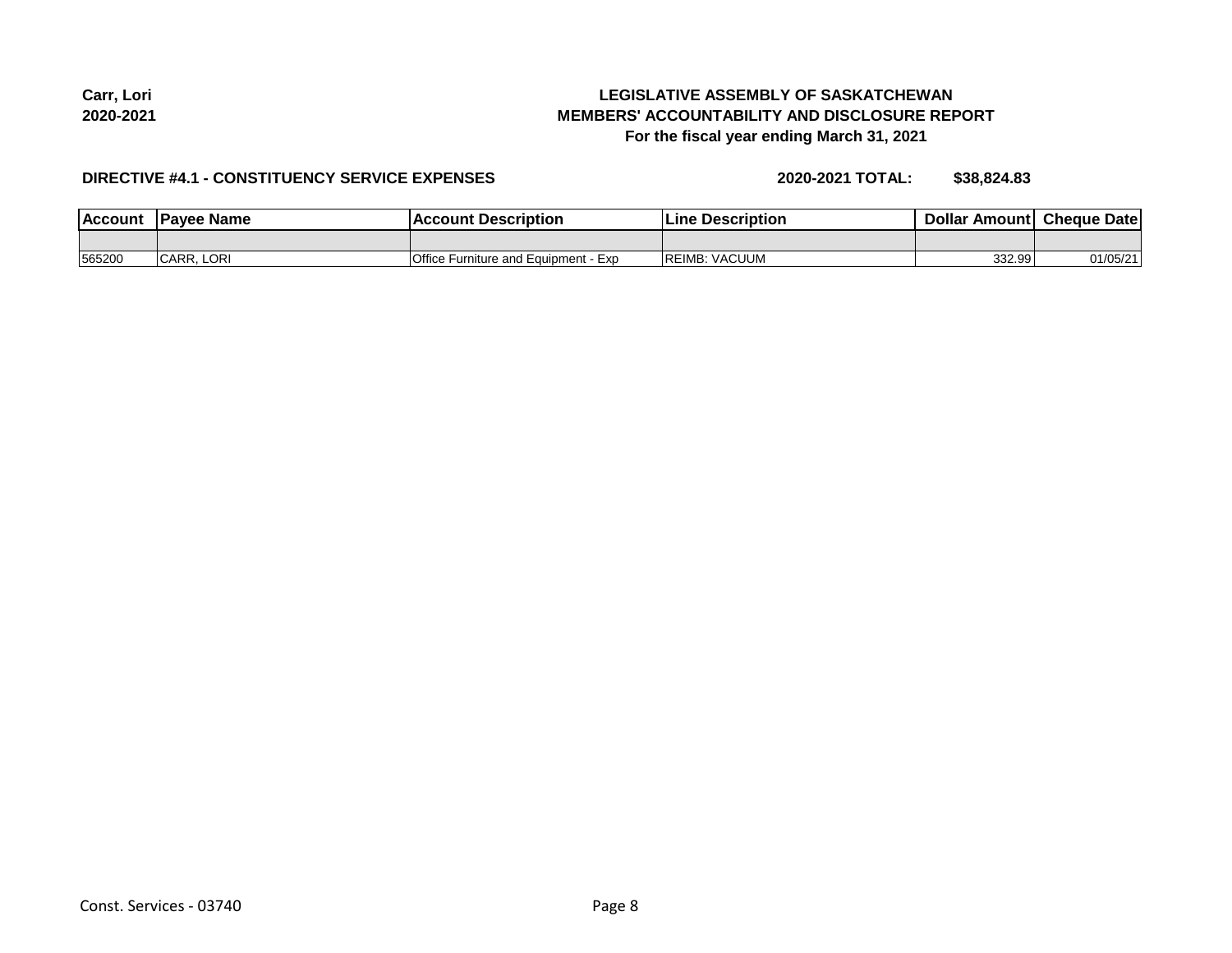

#### **DIRECTIVE #6 - CONSTITUENCY ASSISTANT EXPENSES**

**2020-2021 TOTAL: \$59,997.92**

| <b>Account</b> | <b>Payee Name</b> | <b>Account Description</b>    | Dollar Amount Cheque Date |          |
|----------------|-------------------|-------------------------------|---------------------------|----------|
|                |                   |                               |                           |          |
| 514300         | COLBOW, SUSAN A.  | Part-Time/Permanent Part-Time | 0.00                      | 04/01/20 |
| 514300         | COLBOW, SUSAN A.  | Part-Time/Permanent Part-Time | $-354.14$                 | 04/13/20 |
| 514300         | COLBOW, SUSAN A.  | Part-Time/Permanent Part-Time | 708.29                    | 04/14/20 |
| 514300         | COLBOW, SUSAN A.  | Part-Time/Permanent Part-Time | 708.29                    | 05/01/20 |
| 514300         | COLBOW, SUSAN A.  | Part-Time/Permanent Part-Time | 708.29                    | 05/13/20 |
| 514300         | COLBOW, SUSAN A.  | Part-Time/Permanent Part-Time | 531.22                    | 05/27/20 |
| 514300         | COLBOW, SUSAN A.  | Part-Time/Permanent Part-Time | 708.29                    | 06/10/20 |
| 514300         | COLBOW, SUSAN A.  | Part-Time/Permanent Part-Time | 708.29                    | 06/24/20 |
| 514300         | COLBOW, SUSAN A.  | Part-Time/Permanent Part-Time | 1,062.43                  | 07/08/20 |
| 514300         | COLBOW, SUSAN A.  | Part-Time/Permanent Part-Time | 708.29                    | 07/22/20 |
| 514300         | COLBOW, SUSAN A.  | Part-Time/Permanent Part-Time | 708.29                    | 08/05/20 |
| 514300         | COLBOW, SUSAN A.  | Part-Time/Permanent Part-Time | 1,062.43                  | 08/19/20 |
| 514300         | COLBOW, SUSAN A.  | Part-Time/Permanent Part-Time | 1,239.50                  | 09/02/20 |
| 514300         | COLBOW, SUSAN A.  | Part-Time/Permanent Part-Time | 531.22                    | 09/16/20 |
| 514300         | COLBOW, SUSAN A.  | Part-Time/Permanent Part-Time | 885.36                    | 10/01/20 |
| 514300         | COLBOW, SUSAN A.  | Part-Time/Permanent Part-Time | 2.043.14                  | 10/06/20 |
| 514300         | COLBOW, SUSAN A.  | Part-Time/Permanent Part-Time | 531.22                    | 11/10/20 |
| 514300         | COLBOW, SUSAN A.  | Part-Time/Permanent Part-Time | 708.29                    | 11/24/20 |
| 514300         | COLBOW, SUSAN A.  | Part-Time/Permanent Part-Time | 708.29                    | 12/09/20 |
| 514300         | COLBOW, SUSAN A.  | Part-Time/Permanent Part-Time | 708.29                    | 12/22/20 |
| 514300         | COLBOW, SUSAN A.  | Part-Time/Permanent Part-Time | 531.22                    | 01/06/21 |
| 514300         | COLBOW, SUSAN A.  | Part-Time/Permanent Part-Time | 708.29                    | 01/20/21 |
| 514300         | COLBOW, SUSAN A.  | Part-Time/Permanent Part-Time | 708.29                    | 02/03/21 |
| 514300         | COLBOW, SUSAN A.  | Part-Time/Permanent Part-Time | 796.82                    | 02/17/21 |
| 514300         | COLBOW, SUSAN A.  | Part-Time/Permanent Part-Time | 531.22                    | 03/03/21 |
| 514300         | COLBOW, SUSAN A.  | Part-Time/Permanent Part-Time | 1,416.58                  | 03/17/21 |
| 514300         | COLBOW, SUSAN A.  | Part-Time/Permanent Part-Time | 708.29                    | 03/30/21 |
| 514300         | COLBOW, SUSAN A.  | Part-Time/Permanent Part-Time | 354.14                    | 04/09/21 |
| 514300         | STORY, ROSALIE    | Part-Time/Permanent Part-Time | 0.00                      | 04/01/20 |
| 514300         | STORY, ROSALIE    | Part-Time/Permanent Part-Time | $-1,358.04$               | 04/13/20 |
| 514300         | STORY, ROSALIE    | Part-Time/Permanent Part-Time | 2,875.80                  | 04/14/20 |
| 514300         | STORY, ROSALIE    | Part-Time/Permanent Part-Time | 1,517.76                  | 05/01/20 |
| 514300         | STORY, ROSALIE    | Part-Time/Permanent Part-Time | 1,770.72                  | 05/13/20 |
| 514300         | STORY, ROSALIE    | Part-Time/Permanent Part-Time | 1.422.90                  | 05/27/20 |
| 514300         | STORY, ROSALIE    | Part-Time/Permanent Part-Time | 1,328.04                  | 06/10/20 |
| 514300         | STORY, ROSALIE    | Part-Time/Permanent Part-Time | 1,549.38                  | 06/24/20 |
| 514300         | STORY, ROSALIE    | Part-Time/Permanent Part-Time | 1,328.04                  | 07/08/20 |
| 514300         | STORY, ROSALIE    | Part-Time/Permanent Part-Time | 1,328.04                  | 07/22/20 |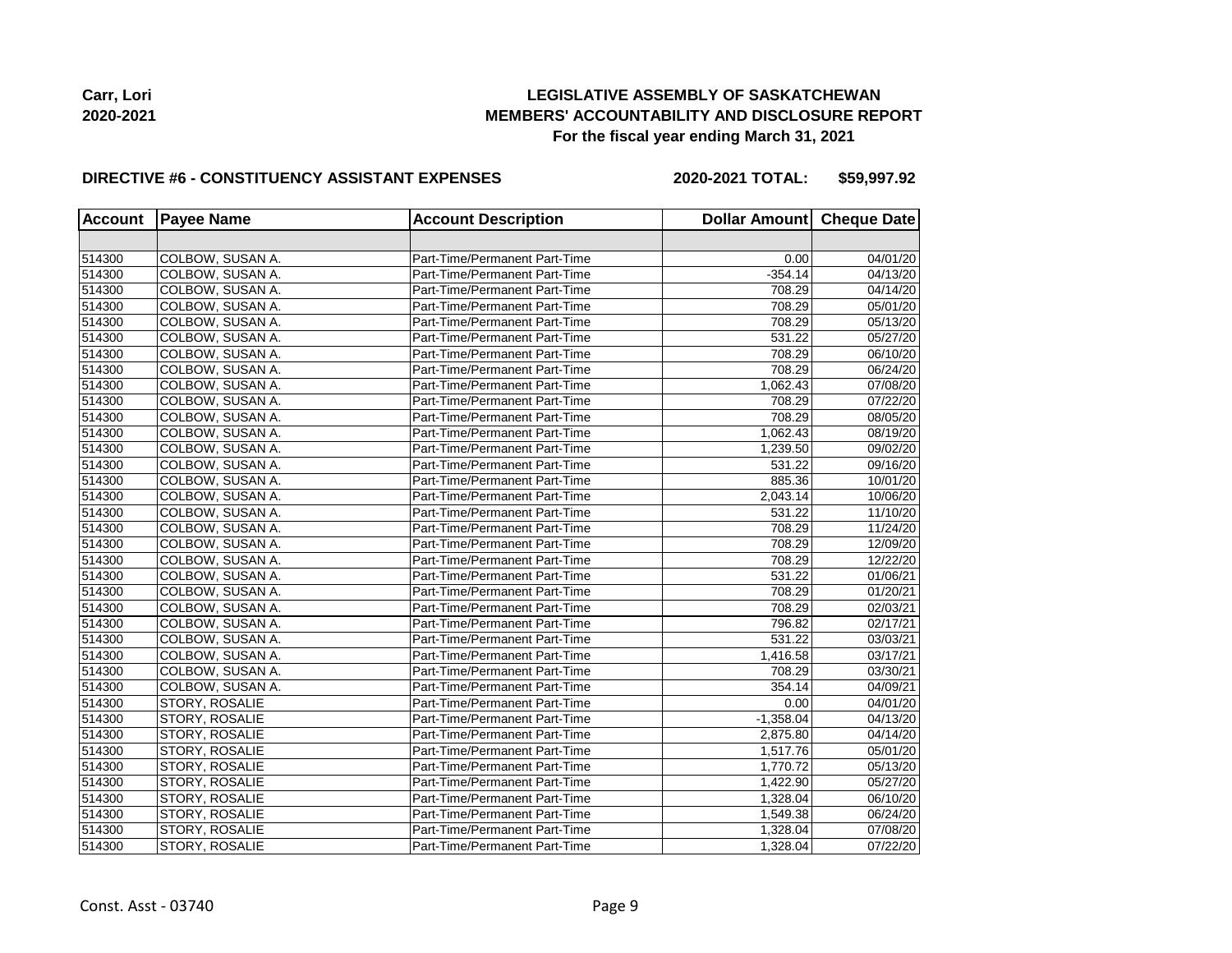

#### **DIRECTIVE #6 - CONSTITUENCY ASSISTANT EXPENSES**

**2020-2021 TOTAL: \$59,997.92**

| <b>Account</b> | <b>Payee Name</b> | <b>Account Description</b>                       | Dollar Amount | <b>Cheque Date</b> |
|----------------|-------------------|--------------------------------------------------|---------------|--------------------|
|                |                   |                                                  |               |                    |
| 514300         | STORY, ROSALIE    | Part-Time/Permanent Part-Time                    | 1,328.04      | 08/05/20           |
| 514300         | STORY, ROSALIE    | Part-Time/Permanent Part-Time                    | 1,581.00      | 08/19/20           |
| 514300         | STORY, ROSALIE    | Part-Time/Permanent Part-Time                    | 1.328.04      | 09/02/20           |
| 514300         | STORY, ROSALIE    | Part-Time/Permanent Part-Time                    | 1,328.04      | 09/16/20           |
| 514300         | STORY, ROSALIE    | Part-Time/Permanent Part-Time                    | 1,549.38      | 10/01/20           |
| 514300         | STORY, ROSALIE    | Part-Time/Permanent Part-Time                    | 2,733.92      | 10/06/20           |
| 514300         | STORY, ROSALIE    | Part-Time/Permanent Part-Time                    | 1.549.38      | 11/10/20           |
| 514300         | STORY, ROSALIE    | Part-Time/Permanent Part-Time                    | 1,328.04      | 11/24/20           |
| 514300         | STORY, ROSALIE    | Part-Time/Permanent Part-Time                    | 1.549.38      | 12/09/20           |
| 514300         | STORY, ROSALIE    | Part-Time/Permanent Part-Time                    | 1,549.38      | 12/22/20           |
| 514300         | STORY, ROSALIE    | Part-Time/Permanent Part-Time                    | 1,359.66      | 01/06/21           |
| 514300         | STORY, ROSALIE    | Part-Time/Permanent Part-Time                    | 1,549.38      | 01/20/21           |
| 514300         | STORY, ROSALIE    | Part-Time/Permanent Part-Time                    | 1,328.04      | 02/03/21           |
| 514300         | STORY, ROSALIE    | Part-Time/Permanent Part-Time                    | 1,549.38      | 02/17/21           |
| 514300         | STORY, ROSALIE    | Part-Time/Permanent Part-Time                    | 1,549.38      | 03/03/21           |
| 514300         | STORY, ROSALIE    | Part-Time/Permanent Part-Time                    | 1,675.86      | 03/17/21           |
| 514300         | STORY, ROSALIE    | Part-Time/Permanent Part-Time                    | 1,328.04      | 03/30/21           |
| 514300         | STORY, ROSALIE    | Part-Time/Permanent Part-Time                    | 884.57        | 04/09/21           |
| 519900         | None (Default)    | Change in Y/E Accrued Empl Leave                 | $-1,266.00$   | 04/20/20           |
|                |                   | Entitlements                                     |               |                    |
| 519900         | None (Default)    | Change in Y/E Accrued Empl Leave<br>Entitlements | 2,082.24      | 04/14/21           |